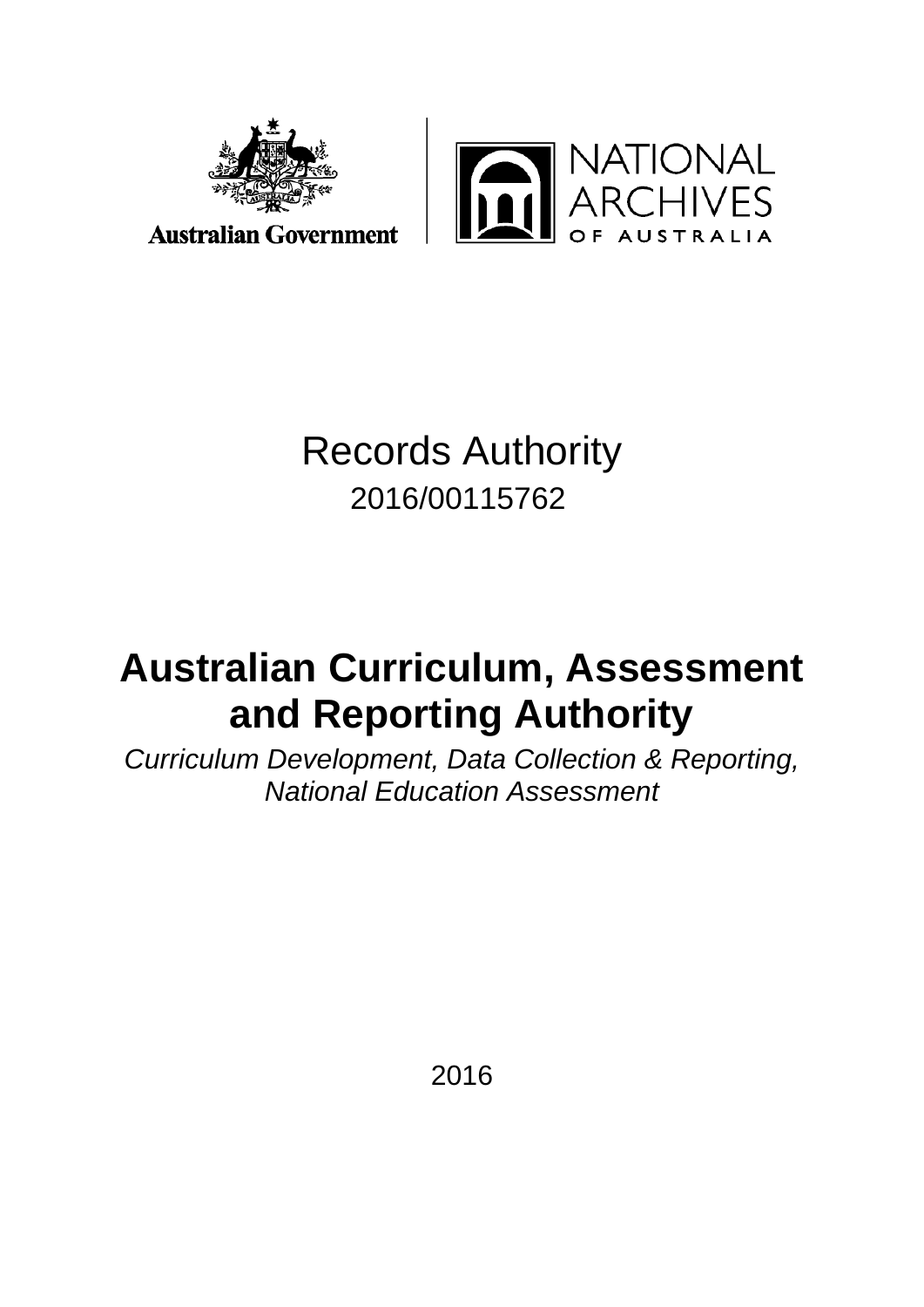

© Commonwealth of Australia (National Archives of Australia) 2016

#### **Copyright**

This product, excluding the National Archives of Australia logo, Commonwealth Coat of Arms or registered trademark, has been licensed under a Creative Commons Attribution-Non-Commercial (CC-BY-NC) Version 4.0 International Licence. You may share, copy, redistribute, remix, transform and build upon this work for noncommercial purposes only. However, you must attribute the National Archives of Australia as the copyright holder of the original work, include the attribution as set out below and indicate if changes were made. The full terms and conditions of this licence are available a[t www.creativecommons.org](http://www.creativecommons.org/).

#### **Attribution**

This records authority is licenced by the Commonwealth of Australia (National Archives of Australia) under a Creative Commons Attribution-Non-Commercial (CC-BY-NC) Version 4.0 International Licence. The original version can be foun[d on our website.](http://www.naa.gov.au/)

#### **Accessibility**

This is an accurate reproduction of the authorised records authority content, created for accessibility purposes.

#### **Contact Us**

Enquiries relating to copyright or accessibility should be emailed to [recordkeeping@naa.gov.au.](mailto:recordkeeping@naa.gov.au)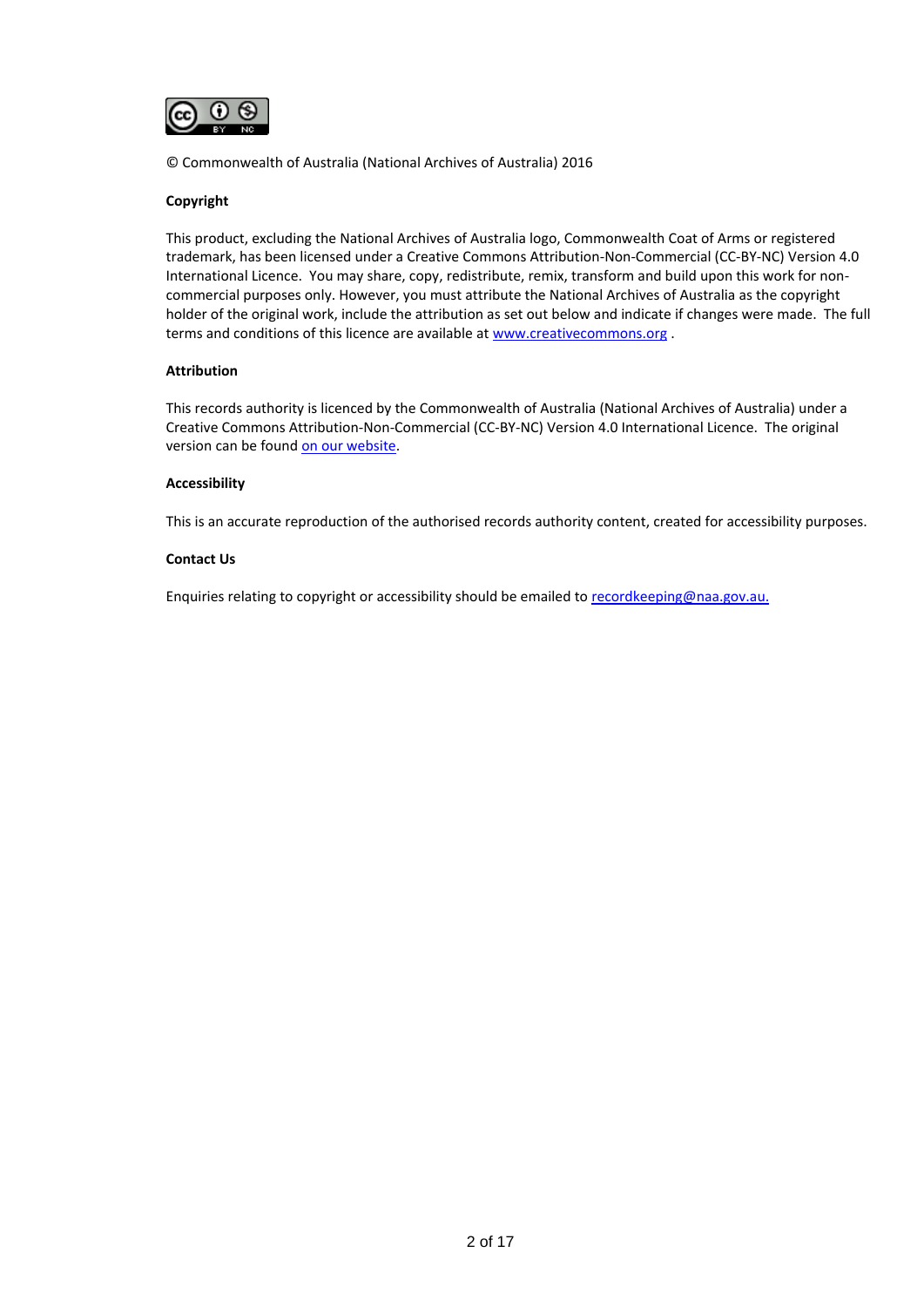### <span id="page-2-0"></span>**CONTENTS**

|                                                                                                                 | $\sim$ 3 |
|-----------------------------------------------------------------------------------------------------------------|----------|
|                                                                                                                 |          |
|                                                                                                                 |          |
|                                                                                                                 |          |
|                                                                                                                 |          |
|                                                                                                                 |          |
| DATA COLLECTION & REPORTING MARKET AND RESIDENCE AND RESIDENCE AND RESIDENCE AND RESIDENCE AND RESIDENCE AND RE | 11       |
|                                                                                                                 | 14       |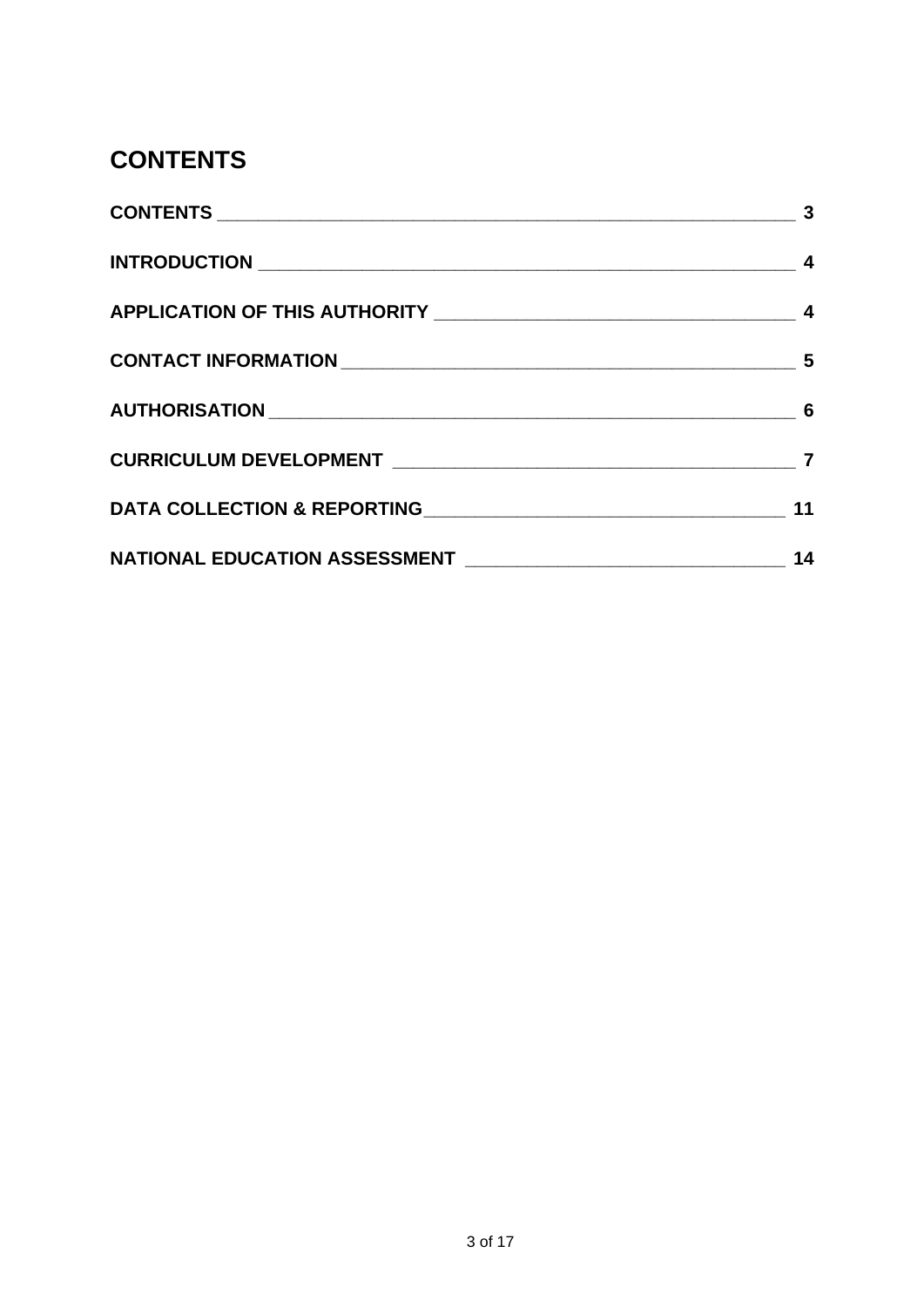### <span id="page-3-0"></span>**INTRODUCTION**

The Australian Curriculum, Assessment and Reporting Authority (ACARA) and the National Archives of Australia have developed this records authority to set out the requirements for keeping or destroying records for the core business areas of Curriculum Development, Data Collection and Reporting, and National Education Assessment. It represents a significant commitment on behalf of ACARA to understand, create and manage the records of its activities.

This records authority is based on the identification and analysis of the business of ACARA. It takes into account the agency's legal and organisational records management requirements, and the interests of stakeholders, the agency and the National Archives.

The records authority sets out those records that need to be retained as national archives and specifies the minimum length of time that temporary records need to be kept. This records authority gives ACARA permission under the *Archives Act 1983*, for the destruction of the temporary records described after the minimum retention period has expired. Retention periods for these temporary records are based on: an assessment of business needs; broader organisational accountability requirements; and community expectations, and are approved by the National Archives on the basis of information provided by the agency.

As changes in circumstances may affect future records management requirements, the periodic review of this records authority is recommended. All amendments must be approved by the National Archives.

### <span id="page-3-1"></span>**APPLICATION OF THIS AUTHORITY**

- 1. This records authority is to be used to determine how long records must be kept. Records are matched to the relevant core business and records class in the records authority.
	- Where the minimum retention period has expired and the records are not needed for agency business they should be destroyed as authorised in this records authority.
	- Records that have not reached the minimum retention period must be kept until they do.
	- Records that are identified as 'retain as national archives' are to be transferred to the National Archives for preservation.
- 2. This records authority should be used in conjunction with general records authorities such as:
	- AFDA Express issued by the National Archives to cover business processes and records common to Australian Government agencies;
	- General Records Authority 27 Governing Bodies; and
	- General Records Authority 31 Destruction of source or original records after digitisation, conversion or migration (2015).
- 3. The Normal Administrative Practice (NAP) provision of the *Archives Act 1983* gives agencies permission to destroy certain records without formal authorisation. This usually occurs where records are duplicated, facilitative or for short-term use only. NAP does not replace arrangements agreed to in this records authority but can be used as a tool to assist in identifying records for destruction together with an agency's records authority or authorities, and with AFDA and AFDA Express. The National Archives recommends that agencies develop and implement a NAP policy. Advice and guidance on destroying records as a normal administrative practice and on how to develop an agency NAP policy is available from the National Archives' website at [www.naa.gov.au.](http://www.naa.gov.au/)
- 4. Records that are reasonably likely to be needed as evidence in a current or future judicial proceeding or are subject to a request for access under the *Archives Act 1983,* the *Freedom of Information Act 1982* or any other relevant act must not be destroyed until the action has been completed.
- 5. Records subject to a disposal freeze must not be destroyed until the freeze has been lifted. Further information about disposal freezes and whether they affect the application of this authority is available from the National Archives website at [www.naa.gov.au.](http://www.naa.gov.au/)
- 6. Where the method of recording information changes (for example from a manual system to an electronic system, or when information is migrated from one system to a new system) this records authority can still be applied, providing the records document the same core business. The information must be accessible for the period of time prescribed in this records authority. The agency will need to maintain continuing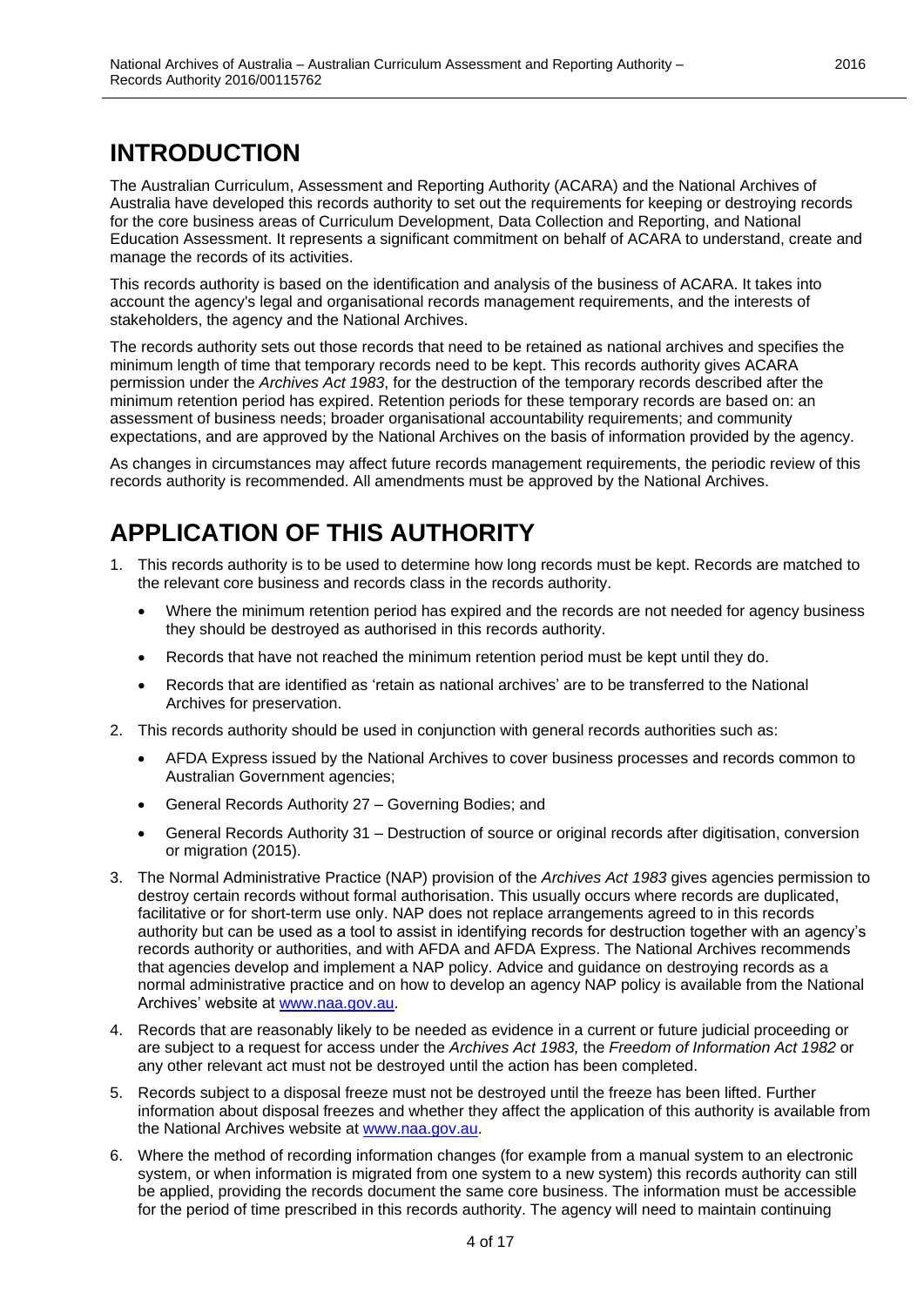access to the information, including digital information, for the periods prescribed in this records authority or until the information is transferred into the custody of the National Archives.

- 7. In general, retention requirements indicate a minimum period for retention. ACARA may extend minimum retention periods if it considers that there is an administrative need to do so, without further reference to the National Archives. Where ACARA believes that its accountability will be substantially compromised because a retention period or periods are not adequate, it should contact the National Archives for review of the retention period.
- 8. Records coming within 'retain as national archives' classes in this records authority have been determined to be part of the archival resources of the Commonwealth under Section 3C of the *Archives Act 1983*. The determination of Commonwealth records as archival resources of the Commonwealth obliges agencies to transfer the records to the National Archives when they cease to be current and, in any event, within 15 years of the records coming into existence, under Section 27 of the *Archives Act 1983*.
- 9. Records in the care of agencies should be appropriately stored, managed and preserved. Agencies need to meet this obligation to ensure that the records remain authentic and accessible over time. Under Section 31 of the *Archives Act 1983*, access arrangements are required for records that become available for public access including those records that remain in agency custody.
- 10. Appropriate arrangements should be made with the National Archives when records are to be transferred into custody. The National Archives accepts for transfer only those records designated as national archives. Records created digitally after 1 January 2016 can be transferred in digital formats only.
- 11. Advice on how to use this authority is available from ACARA's records manager. If there are problems with the application of the authority that cannot be resolved, please contact the National Archives.

# <span id="page-4-0"></span>**CONTACT INFORMATION**

For assistance with this records authority or for advice on other records management matters, please contact National Archives' Agency Service Centre.

Queen Victoria Terrace Parkes ACT 2600 PO Box 7425 Email: [recordkeeping@naa.gov.au](mailto:recordkeeping@naa.gov.au) Canberra Business Centre ACT 2610 Website: [www.naa.gov.au](http://www.naa.gov.au/)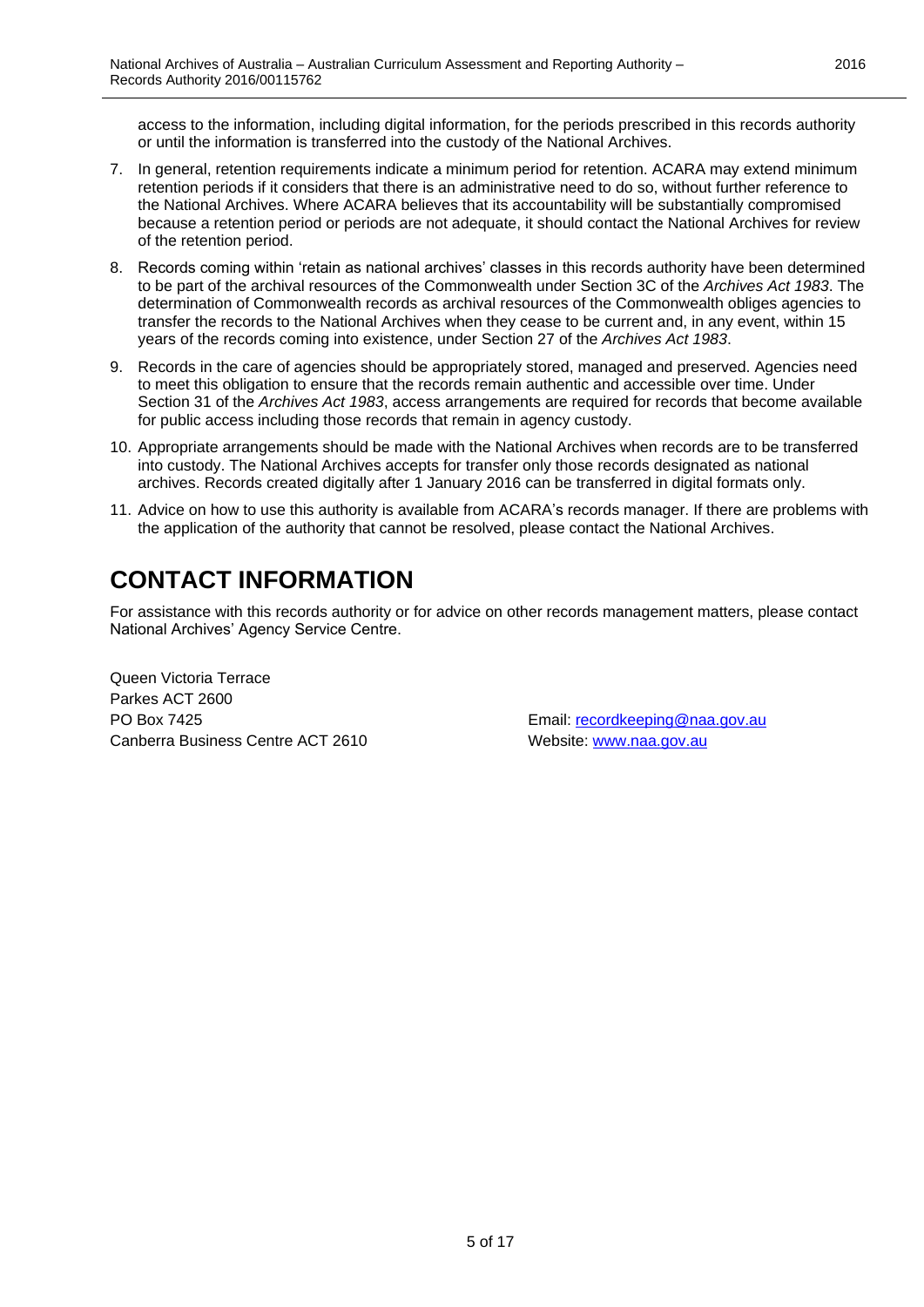### <span id="page-5-0"></span>**AUTHORISATION**

#### **RECORDS AUTHORITY 2016/00115762**

| Person to whom notice of<br>authorisation is given: | Mr Robert Randall<br><b>Chief Executive Officer</b><br>Australian Curriculum, Assessment and Reporting<br>Authority<br>Level 10<br>255 Pitt Street<br>Sydney NSW 2000 |
|-----------------------------------------------------|-----------------------------------------------------------------------------------------------------------------------------------------------------------------------|
|                                                     |                                                                                                                                                                       |

| <b>Purpose:</b>     | Authorises arrangements for the disposal of records in accordance with<br>Section 24(2)(b) of the Archives Act 1983.                                                                            |
|---------------------|-------------------------------------------------------------------------------------------------------------------------------------------------------------------------------------------------|
|                     | Determines records classed as 'retain as national archives' in this<br>Records Authority to be part of the archival resources of the<br>Commonwealth under Section 3C of the Archives Act 1983. |
|                     |                                                                                                                                                                                                 |
| <b>Application:</b> | All core business records relating to Curriculum Development, Data<br>Collection & Reporting, and National Education Assessment.                                                                |
|                     |                                                                                                                                                                                                 |

This authority gives permission for the destruction, retention or transfer to the National Archives of Australia of the records described. This authority will apply only with the consent of the agency currently responsible for the business documented in the records described.

**Authorised by Date of issue:** 16 June 2016

Anne Lyons Assistant Director-General National Archives of Australia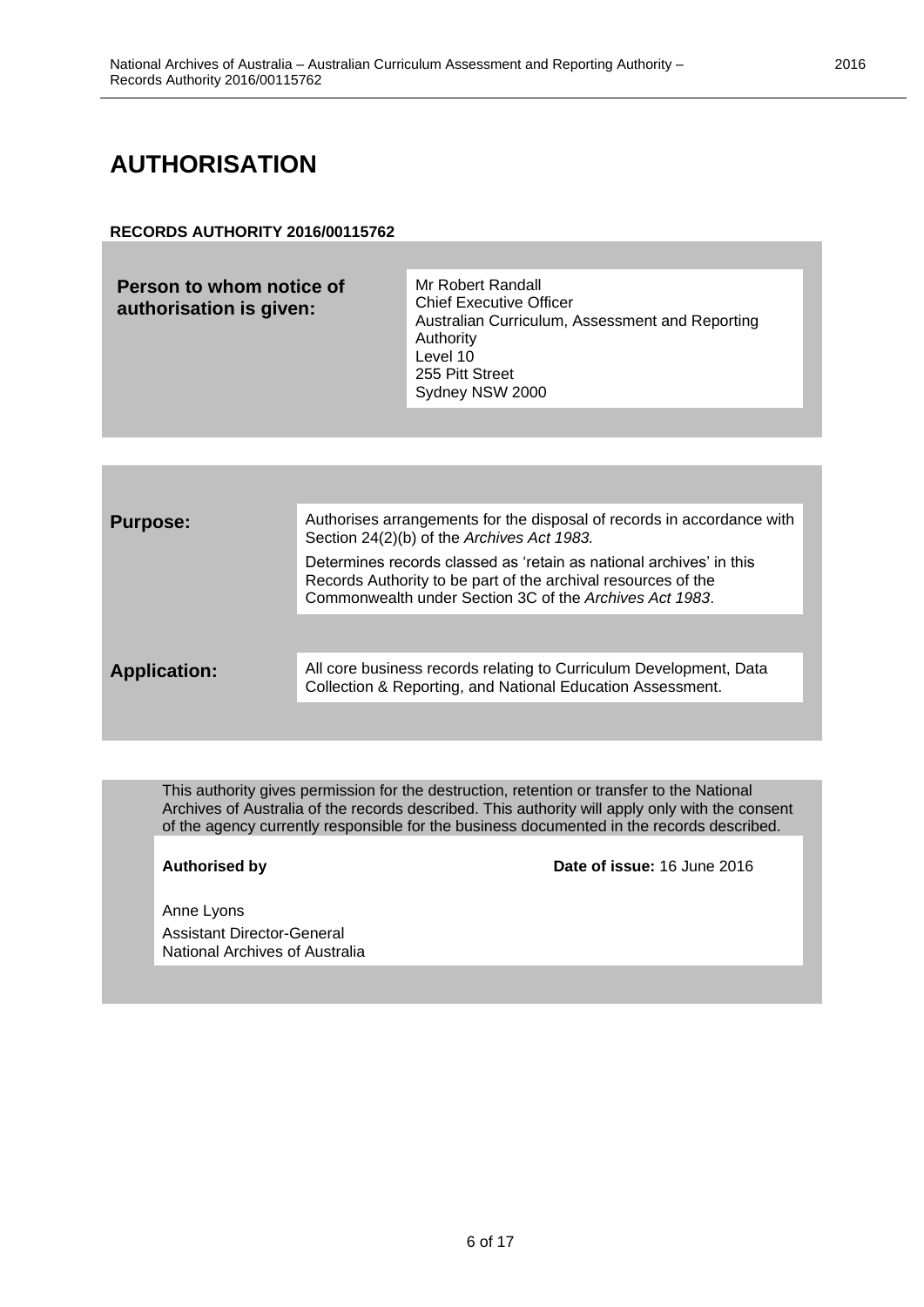<span id="page-6-0"></span>The core business of developing and administering the Australian Curriculum, including creating the content of the curriculum, setting achievement standards for learning areas and managing the curriculum development processes. Includes assessment and recognition of alternative national curriculum frameworks.

The **core activities** include:

- developing, implementing and reviewing curriculum development policies, procedures, methodologies, frameworks, strategies, standards, protocols, programs and projects;
- providing and receiving advice and other information;
- planning, developing, managing, monitoring and reviewing national curriculum content. Includes shaping, writing, publishing, monitoring and evaluating curriculum content for specific learning areas and project management of content development projects;
- identifying, collecting and publishing portfolios of student work samples and teacher assessment tasks that illustrate the achievement of curriculum standards;
- receiving and assessing submissions for the formal recognition of alternative national curriculum frameworks, including assisting organisations in preparing submissions;
- managing appeals and reviews of agency decisions;
- compiling and maintaining registers and summary information to support the core business;
- providing curriculum resource products and services to support the core business and assist schools and school systems;
- developing and delivering training, support and guidance to students, parents and teaching professionals, to assist in the implementation of the Australian Curriculum;
- establishing, managing and participating in internal and external committees, meetings, forums, panels and working groups;
- liaising with stakeholders;
- monitoring and surveillance of the performance of the Australian Curriculum and recognised alternative national curriculums;
- undertaking research and analysis; and
- undertaking educational and marketing campaigns to promote the curriculum and associated initiatives, programs and services, including delivery of information awareness sessions.

The performance of the core business is supported by **general activities** such as:

- project management;
- planning and reporting;
- negotiating, establishing and implementing agreements and contracts;
- delegating powers and authorising actions;
- arranging trips and visits;
- preparing and presenting speeches;
- planning, conducting and facilitating audits;
- arranging and attending conferences, seminars, discussion forums and workshops; and
- identifying, assessing and managing risks.

#### *Cross references to other areas of this records authority*

*For collating and reporting on outcomes of Australian school and school student performance assessments, use DATA COLLECTION & REPORTING.*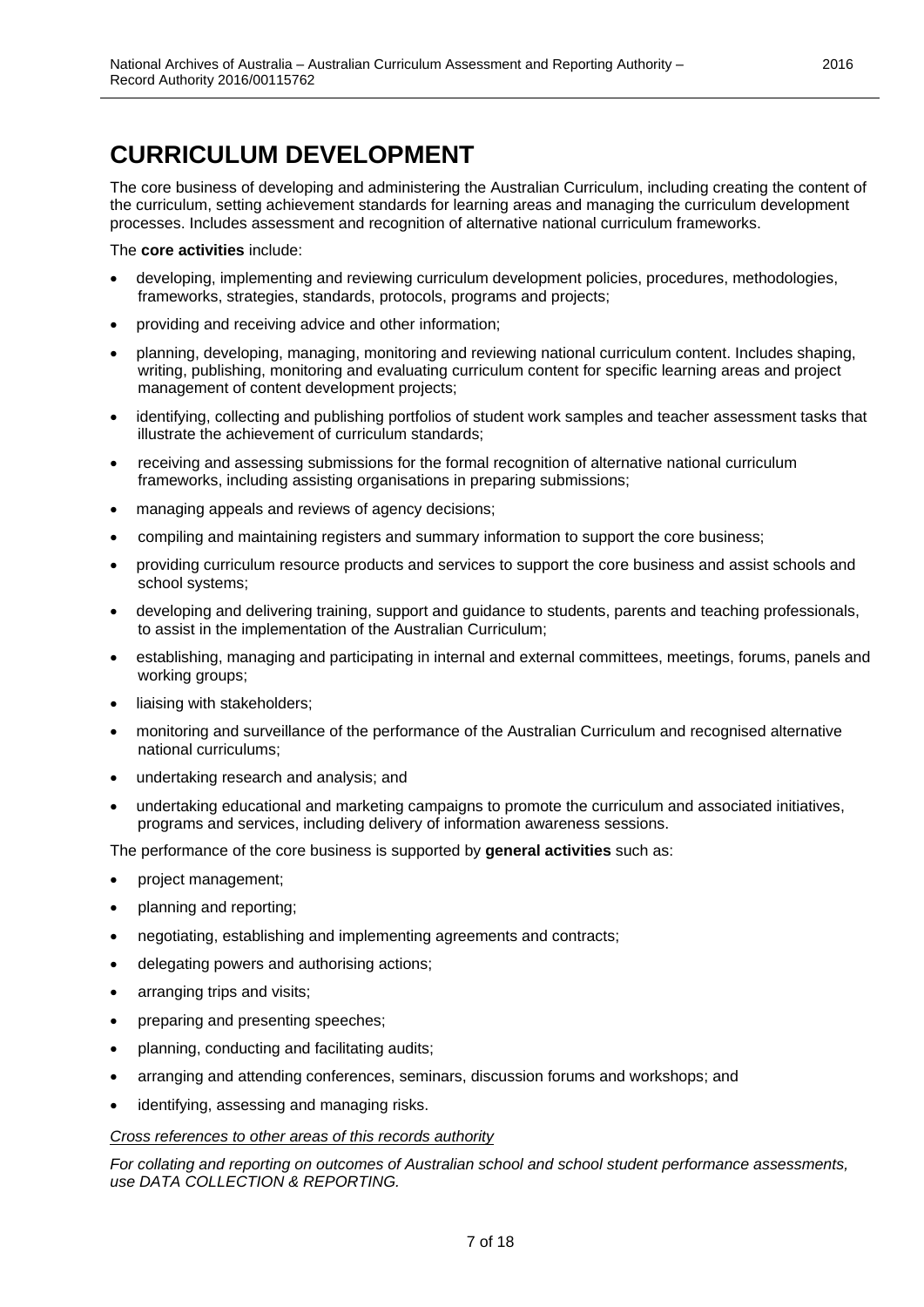*For developing and administering the national program for assessing the performance of Australian schools and school students, use NATIONAL EDUCATION ASSESSMENT.*

#### *Cross references to AFDA Express records authority*

*For advice, briefs and submissions to the portfolio Minister, cabinet submissions and the organisation's participation in formal inquiries, use GOVERNMENT RELATIONS.*

*For development of new legislation and amendments to existing legislation, use GOVERNMENT RELATIONS and/or STRATEGIC MANAGEMENT.*

*For media releases, use COMMUNITY RELATIONS and/or GOVERNMENT RELATIONS.*

*For managing the acquisition of goods and services, including tendering and contracting arrangements, use PROCUREMENT.*

*Cross references to other records authorities*

*For the establishment and management of the agency's governing body (ie the ACARA Board), use GOVERNING BODIES.*

*For developing and executing contracts under seal or deeds, use CONTRACTS UNDER SEAL/DEEDS.*

| <b>Class no</b> | <b>Description of records</b>                                                                                                                                                                                                                                                                                                                                                                                                                                                            | <b>Disposal</b><br>action         |
|-----------------|------------------------------------------------------------------------------------------------------------------------------------------------------------------------------------------------------------------------------------------------------------------------------------------------------------------------------------------------------------------------------------------------------------------------------------------------------------------------------------------|-----------------------------------|
| 62019           | The following significant records documenting:<br>developing and reviewing high-level policies, guidelines, plans, strategies,<br>$\bullet$<br>frameworks, methodologies, standards and protocols, including<br>achievement standards and benchmarks (eg Curriculum Development<br>Process; Shape of the Australian Curriculum). Includes final versions,<br>policy statements, major drafts, papers, submissions, stakeholder<br>consultation and supporting research;                  | Retain as<br>national<br>archives |
|                 | providing and receiving high-level advice. Includes final versions of<br>$\bullet$<br>advice, position papers, briefings, reports, opinions and submissions;                                                                                                                                                                                                                                                                                                                             |                                   |
|                 | developing national and high-level projects (eg Curriculum Mapping<br>$\bullet$<br>project) and programs to support the core business, including the<br>establishment of the alternative national curriculum framework recognition<br>program. Includes proposal, business case, implementation plan, risk<br>assessment, issues register, reports, stakeholder consultation and project<br>outcomes;                                                                                    |                                   |
|                 | developing and reviewing the Australian Curriculum (ie learning area<br>$\bullet$<br>curriculum development files), including:                                                                                                                                                                                                                                                                                                                                                           |                                   |
|                 | shaping phase - providing broad direction on the purpose,<br>$\circ$<br>structure and organisation of the learning area;                                                                                                                                                                                                                                                                                                                                                                 |                                   |
|                 | writing phase - creating content descriptions and setting<br>$\circ$<br>achievement standards; and                                                                                                                                                                                                                                                                                                                                                                                       |                                   |
|                 | monitoring and evaluation phase - collecting feedback and<br>$\circ$<br>analysing data on the effectiveness of curriculum content.                                                                                                                                                                                                                                                                                                                                                       |                                   |
|                 | Includes final versions of curriculum content, achievement standards,<br>major drafts, glossaries, reports, shaping and position papers,<br>stakeholder consultations, supporting research, submissions, general<br>capabilities, national forum reports, benchmarking and mapping, cross<br>curriculum priorities, approvals, initial advice papers, validation of<br>achievement standards, work sample proformas, data collection and<br>analysis, monitoring and evaluation reports; |                                   |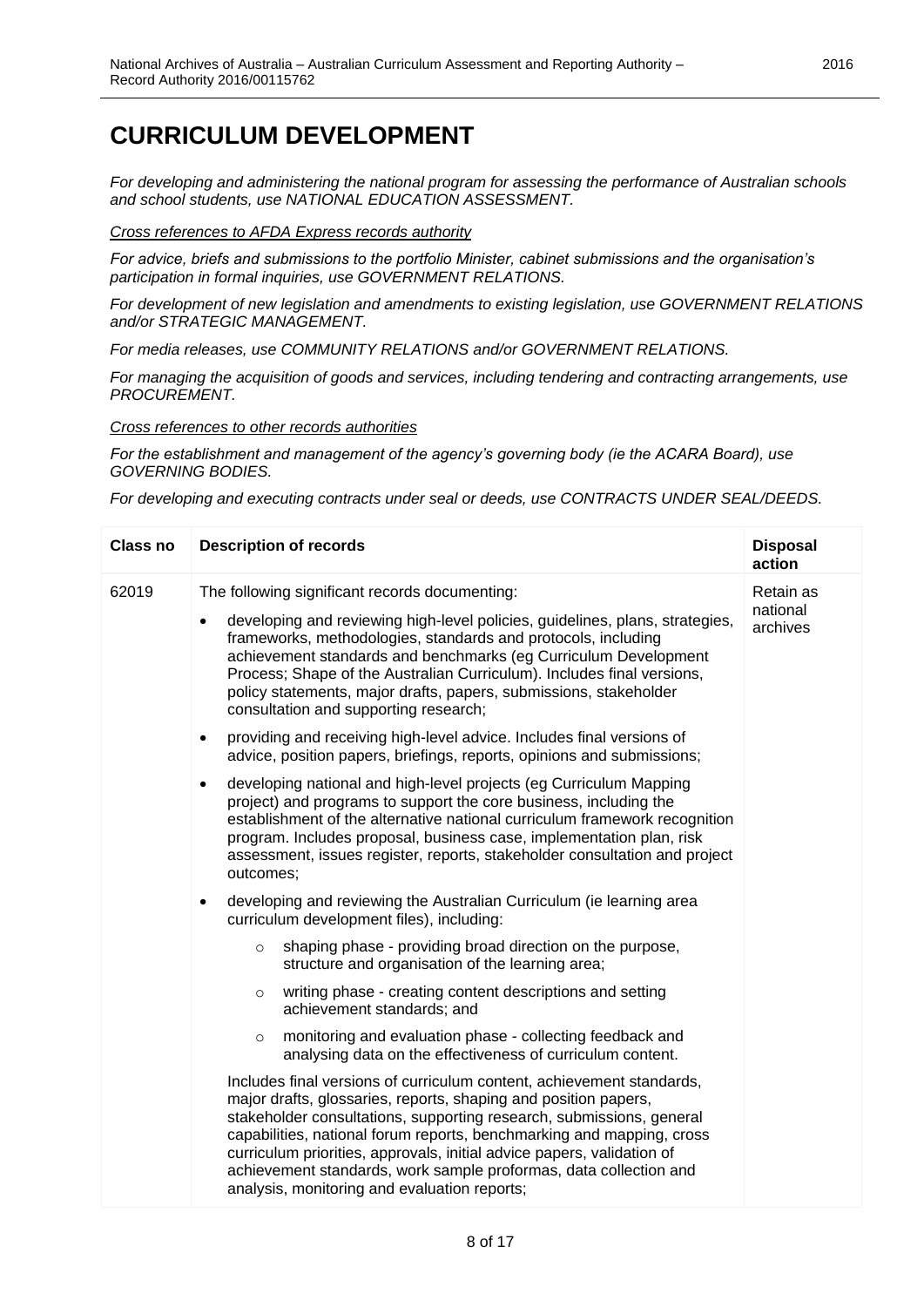| <b>Class no</b> | <b>Description of records</b>                                                                                                                                                                                                                                                                                                                                                                                                                                                                                          | <b>Disposal</b><br>action |
|-----------------|------------------------------------------------------------------------------------------------------------------------------------------------------------------------------------------------------------------------------------------------------------------------------------------------------------------------------------------------------------------------------------------------------------------------------------------------------------------------------------------------------------------------|---------------------------|
|                 | student work samples and teacher constructed assessment tasks that are<br>$\bullet$<br>published as portfolios of student work in support of the Australian<br>Curriculum. Includes appropriate permissions;                                                                                                                                                                                                                                                                                                           |                           |
|                 | assessment of alternative national curriculum frameworks submitted to<br>٠<br>the agency for formal recognition (ie alternative curriculum assessment<br>files). Includes: outcome of recognition process, alternative framework<br>submissions, assessment criteria, findings of review panel, approvals,<br>recommendations, stakeholder consultation, notifications, and supporting<br>research;                                                                                                                    |                           |
|                 | appeals or reviews of decisions (ie reconsiderations) made by the agency<br>$\bullet$<br>that: are precedent setting, controversial or of significant public interest;<br>or, result in major changes to agency policy or programs. Includes<br>appeals to higher authorities such as the Administrative Appeals Tribunal;                                                                                                                                                                                             |                           |
|                 | summary records supporting the core business, such as those<br>٠<br>consolidating curriculum content (eg Recognition Register for alternative<br>national curriculum frameworks). Includes registers or datasets and<br>associated information;                                                                                                                                                                                                                                                                        |                           |
|                 | high-level internal and external, including inter-governmental or inter-<br>٠<br>agency, committees, working groups, forums, panels and other bodies<br>where the agency provides the secretariat, is the Australian Government's<br>main representative, or plays a prominent or central role (eg F-12<br>Curriculum Reference Group; Students with Disability Advisory Group;<br>Curriculum Directors Group). Includes establishment documentation,<br>agenda, final versions of minutes, reports and tabled papers; |                           |
|                 | final versions of significant agreements and contracts and supporting<br>٠<br>documents, that: relate to substantial funding agreements or the<br>establishment of major partnerships or cooperative arrangements with<br>other governments, agencies and organisations; are controversial, of<br>public interest or ground-breaking in nature; or result in major changes to<br>agency policies or programs. Includes memorandums of understanding<br>and joint venture agreements;                                   |                           |
|                 | developing national and high-level reports (eg Shape of the Australian<br>٠<br>Curriculum Report). Includes final versions, major drafts, stakeholder<br>consultation and supporting research;                                                                                                                                                                                                                                                                                                                         |                           |
|                 | master versions of curriculum resource products and services developed<br>٠<br>to support the core business and assist schools and school systems (eg<br>'general capabilities' materials for schools and teachers). Includes master<br>set of education program training course content;                                                                                                                                                                                                                              |                           |
|                 | surveillance and monitoring of the performance of the Australian<br>٠<br>Curriculum and recognised alternative national curriculums. Includes final<br>reports and statistical analysis;                                                                                                                                                                                                                                                                                                                               |                           |
|                 | outcomes of major research and analysis undertaken or commissioned by<br>٠<br>the agency. Includes final research papers and reports, research findings,<br>modelling and forecasting, statistical and trend analysis and supporting<br>research datasets and associated information;                                                                                                                                                                                                                                  |                           |
|                 | high-level reviews of the core business, including national and sector-<br>٠<br>wide reviews and major internal reviews. Includes final review reports,<br>recommendations, major drafts, submissions and supporting research;                                                                                                                                                                                                                                                                                         |                           |
|                 | developing major marketing and educational campaigns that support the<br>٠                                                                                                                                                                                                                                                                                                                                                                                                                                             |                           |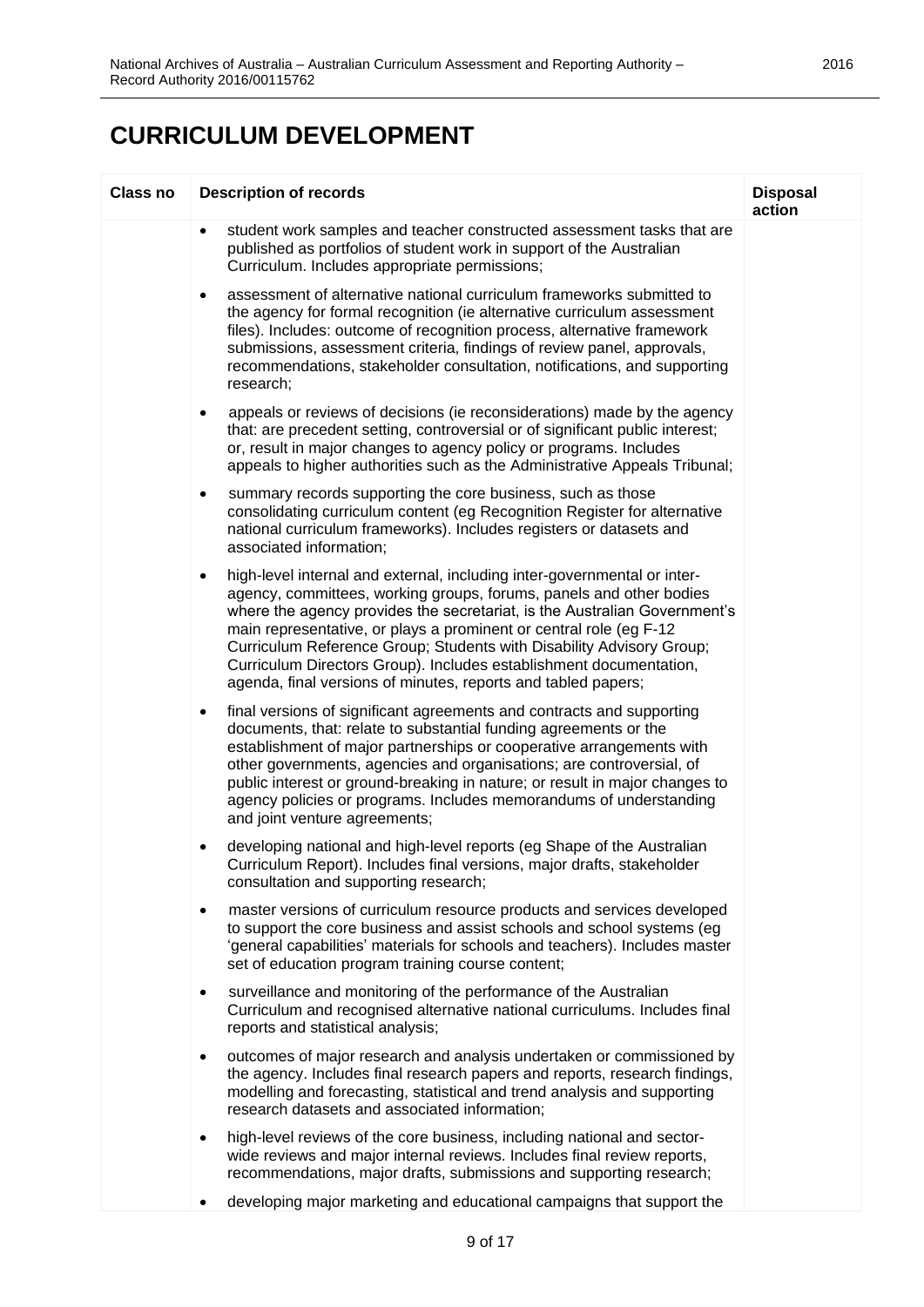| Class no | <b>Description of records</b>                                                                                                                                                                                                                                | <b>Disposal</b><br>action                        |
|----------|--------------------------------------------------------------------------------------------------------------------------------------------------------------------------------------------------------------------------------------------------------------|--------------------------------------------------|
|          | national curriculum development program, including information<br>awareness activities. Includes final versions of marketing and educational,<br>material, and educational video and audio content;                                                          |                                                  |
|          | final versions of speeches presented by the portfolio Minister, Board<br>$\bullet$<br>members, the agency head, or senior agency staff;                                                                                                                      |                                                  |
|          | master versions of agency publications. Includes information sheets,<br>$\bullet$<br>brochures and newsletters (eg Primary Matters; Information sheets for<br>parents); and                                                                                  |                                                  |
|          | final versions of unpublished proceedings, reports, presentations and<br>$\bullet$<br>papers from conferences, forums, seminars and workshops hosted by the<br>agency.                                                                                       |                                                  |
| 62020    | Student work samples, teacher assessment tasks and information collection<br>sheets received by the agency, other than those covered in class 62019.<br>Includes those not used as part of the validation process or as published work<br>sample portfolios. | Destroy 6<br>months after<br>action<br>completed |
| 62021    | Records documenting:<br>routine operational administrative tasks supporting the core business; and<br>$\bullet$<br>curriculum development activities, other than those covered in classes<br>62019 and 62020.                                                | Destroy 7<br>years after<br>action<br>completed  |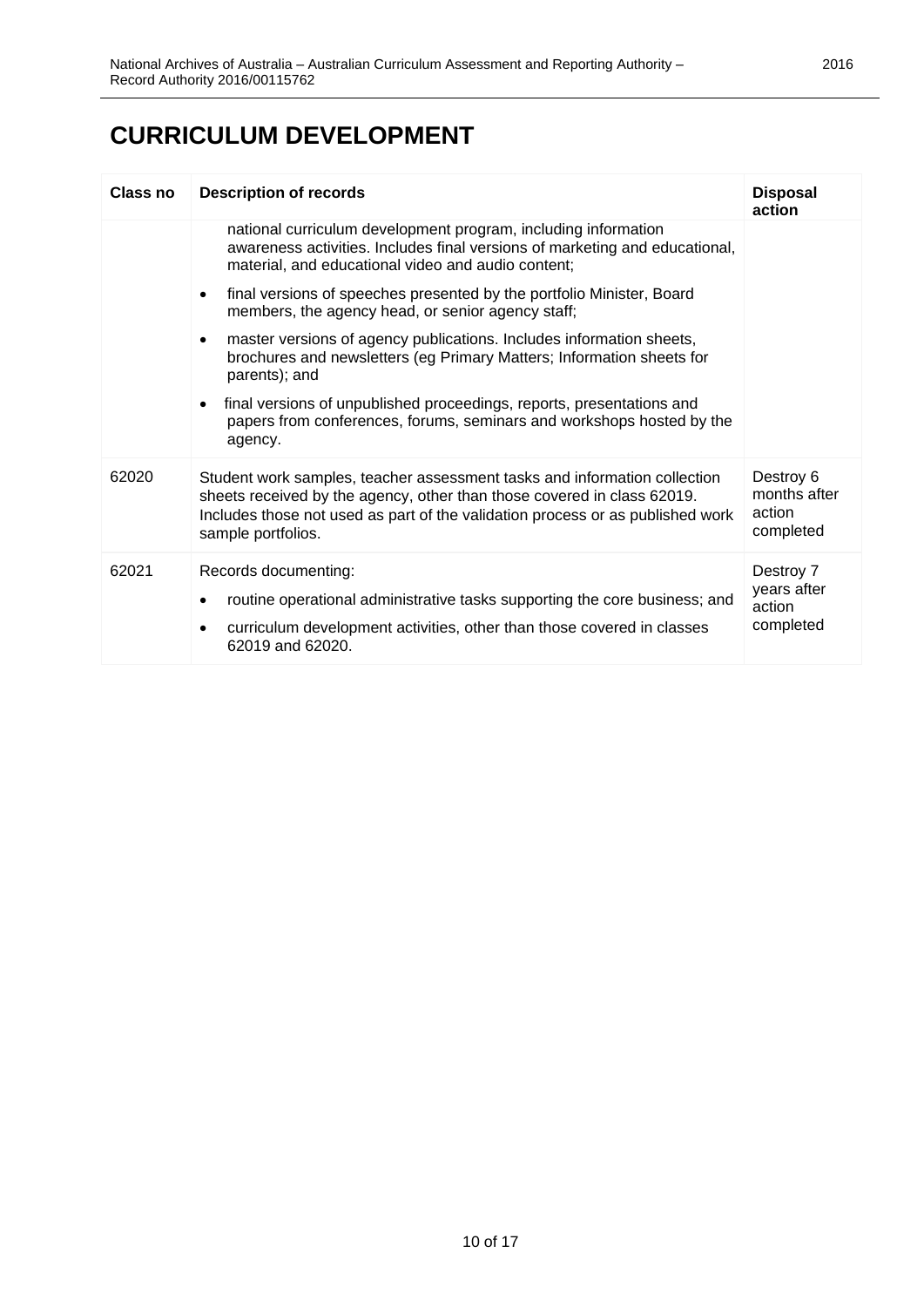# <span id="page-10-0"></span>**DATA COLLECTION & REPORTING**

The core business of collecting student and school performance data and other relevant education related data and reporting to stakeholders, including students, education professionals, parents and the general public. Includes reports on programs and outcomes at the national level in relation to: schools; student participation; numeracy and literacy; senior schooling and youth transitions; Aboriginal and Torres Strait Islander education; and, school finances.

The **core activities** include:

- developing, implementing and reviewing data collection and reporting policies, procedures, methodologies, frameworks, strategies, standards, benchmarks, protocols, programs and projects;
- providing and receiving advice and other information;
- collecting, collating, managing and analysing data relating to Australian schools and school students (such as student performance data), including applying quality control standards and maintaining datasets;
- reporting the outcomes of data collection and analysis, including developing national reports on the performance of Australian schools. Includes reporting statistical and related information;
- receiving and administering requests to access data;
- managing appeals and reviews of agency decisions;
- monitoring and surveillance of the performance, attitudes and practices of Australian schools and students, including conducting surveys and questionnaires;
- undertaking research and analysis;
- establishing, managing and participating in internal and external committees, meetings, forums, panels and working groups;
- negotiating, establishing and implementing agreements and contracts;
- developing and providing products and tools to Australian schools to support data collection, analysis and reporting; and
- compiling and maintaining registers and summary information to support the core business.

The performance of the core business is supported by **general activities** such as:

- developing and implementing processes, systems and procedures;
- planning and reporting;
- reviewing and evaluating;
- liaising with stakeholders;
- preparing and presenting speeches;
- planning, conducting and facilitating audits;
- delegating powers and authorising actions; and
- identifying, assessing and managing risks.

#### *Cross references to other areas of this records authority*

*For establishing and amending curriculum content, use CURRICULUM DEVELOPMENT.*

*For developing and administering the national program for assessing the performance of Australian schools and school students, use NATIONAL EDUCATION ASSESSMENT.*

#### *Cross references to AFDA Express Records Authority*

*For advice, briefs and submissions to the portfolio Minister, cabinet submissions and the organisation's participation in formal inquiries, use GOVERNMENT RELATIONS.*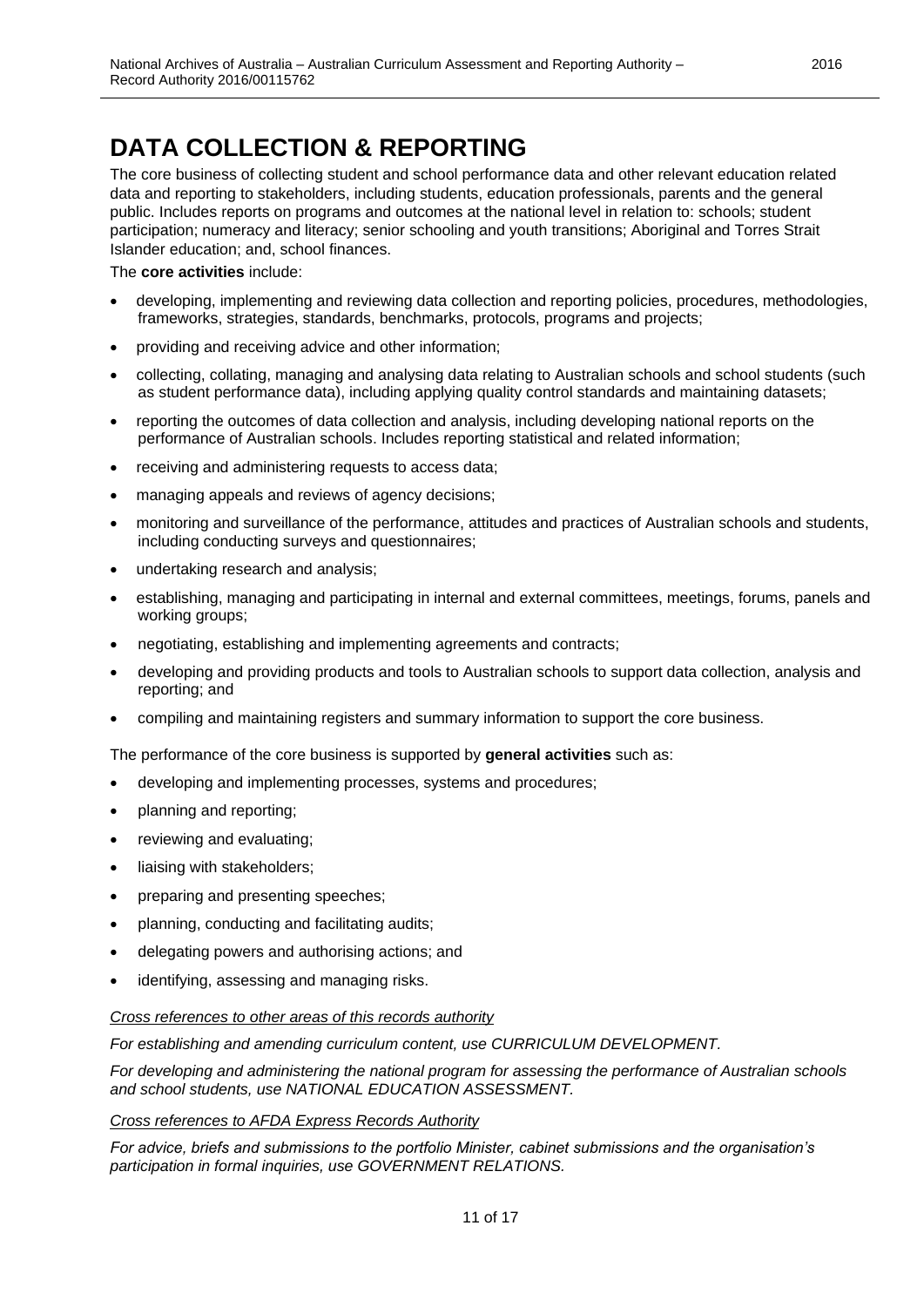### **DATA COLLECTION & REPORTING**

*For development of new legislation and amendments to existing legislation, use GOVERNMENT RELATIONS and/or STRATEGIC MANAGEMENT.*

*For media releases, use COMMUNITY RELATIONS and/or GOVERNMENT RELATIONS.*

*For the acquisition of goods and services, including procurement contracts, use PROCUREMENT.*

*For the establishment and general management of intellectual property, use LEGAL SERVICES.*

*For developing and acquiring, testing, implementing, managing, maintaining and migrating applications, systems and databases to support business activities, use TECHNOLOGY & TELECOMMUNICATIONS.*

*Cross references to other records authorities*

*For the establishment and management of the agency's governing body (ie the ACARA Board), use GOVERNING BODIES.*

*For developing and executing contracts under seal or deeds, use CONTRACTS UNDER SEAL/DEEDS.*

| <b>Class no</b> | <b>Description of records</b>                                                                                                                                                                                                                                                                                                                                                                                                                                                                                                               | <b>Disposal</b><br>action         |
|-----------------|---------------------------------------------------------------------------------------------------------------------------------------------------------------------------------------------------------------------------------------------------------------------------------------------------------------------------------------------------------------------------------------------------------------------------------------------------------------------------------------------------------------------------------------------|-----------------------------------|
| 62022           | The following significant records documenting:<br>developing and reviewing high-level policies, plans, guidelines, strategies,<br>frameworks, standards, methodologies, benchmarks and protocols (eg<br>Measurement Framework for Schooling; National Standards for Student<br>Attendance Data Reporting; Data Standards Manual). Includes standards<br>on data collection, data reporting, benchmarking and quality assurance.<br>Includes final versions, major drafts, submissions, stakeholder<br>consultation and supporting research; | Retain as<br>national<br>archives |
|                 | providing and receiving high-level advice. Includes final versions of<br>$\bullet$<br>advice, position papers, briefings, reports, opinions and submissions;                                                                                                                                                                                                                                                                                                                                                                                |                                   |
|                 | developing national and high-level projects and programs to support the<br>$\bullet$<br>core business, such as the establishment of the MySchool website.<br>Includes proposal, business case, implementation plan, risk assessment,<br>issues register, reports, stakeholder consultation and project outcomes;                                                                                                                                                                                                                            |                                   |
|                 | collections of quality assurance checked data relating to school and<br>$\bullet$<br>student performance and other education related matters, provided by<br>State and Territory school testing authorities to support the core business.<br>Includes modified data after quality checking that underlies final reports<br>(ie data contained in the Master Database). Includes data collected<br>through tests and other assessments. Includes datasets and associated<br>information;                                                     |                                   |
|                 | [For raw data (ie pre-quality checked data), use Class 62023]                                                                                                                                                                                                                                                                                                                                                                                                                                                                               |                                   |
|                 | summary records supporting the core business, such as those<br>$\bullet$<br>consolidating results of data collection activities (eg Schools Lists).<br>Includes registers or datasets and associated information;                                                                                                                                                                                                                                                                                                                           |                                   |
|                 | developing national and high-level reports, including major statistical<br>$\bullet$<br>reports (eg National Report on Schooling in Australia; NAPLAN National<br>Report). Includes final versions, major drafts, analysis, approvals,<br>briefings, stakeholder consultation and supporting research;                                                                                                                                                                                                                                      |                                   |
|                 | high-level internal and external, including inter-governmental or inter-<br>$\bullet$<br>agency, committees, working groups, forums, panels and other bodies<br>where the agency provides the secretariat, is the Australian Government's<br>main representative, or plays a prominent or central role (eg ACARA<br>Research and Data Committee; ACARA Reporting Groups). Includes<br>establishment documentation, agenda, final versions of minutes, reports                                                                               |                                   |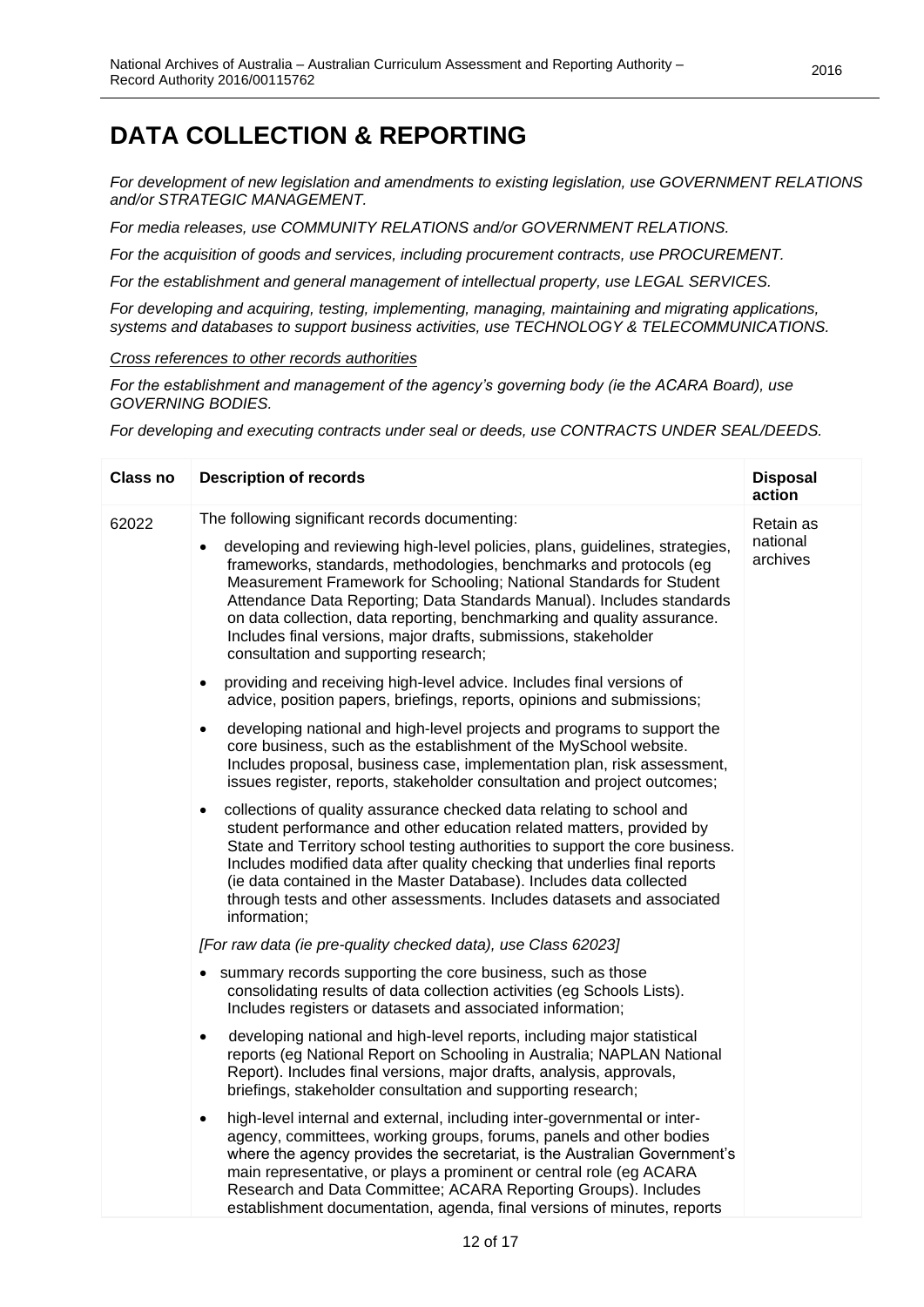# **DATA COLLECTION & REPORTING**

| <b>Class no</b> | <b>Description of records</b>                                                                                                                                                                                                                                                                                                                                                                                                                                                                                                                                                                                                                                                                                                                                                                                                                                                                                                                                                                                                                                                                                                                                                                                                                                                                                                                                                                                                                                                                                                                                                                                                                                                                                                    | <b>Disposal</b><br>action                        |
|-----------------|----------------------------------------------------------------------------------------------------------------------------------------------------------------------------------------------------------------------------------------------------------------------------------------------------------------------------------------------------------------------------------------------------------------------------------------------------------------------------------------------------------------------------------------------------------------------------------------------------------------------------------------------------------------------------------------------------------------------------------------------------------------------------------------------------------------------------------------------------------------------------------------------------------------------------------------------------------------------------------------------------------------------------------------------------------------------------------------------------------------------------------------------------------------------------------------------------------------------------------------------------------------------------------------------------------------------------------------------------------------------------------------------------------------------------------------------------------------------------------------------------------------------------------------------------------------------------------------------------------------------------------------------------------------------------------------------------------------------------------|--------------------------------------------------|
|                 | and tabled papers;<br>final versions of significant agreements and contracts and supporting<br>$\bullet$<br>documents, that: relate to substantial funding agreements or the<br>establishment of major partnerships or cooperative arrangements with<br>other governments, agencies and organisations; are controversial, of<br>public interest or ground-breaking in nature; or result in major changes to<br>agency policies or programs. Includes memorandums of understanding<br>and joint venture agreements;<br>surveillance and monitoring of the performance, attitudes and practices of<br>$\bullet$<br>Australian schools and students, including conducting surveys (eg<br>National School Opinion Survey). Includes final reports, statistical<br>analysis, datasets and associated information;<br>outcomes of major research and analysis undertaken or commissioned by<br>$\bullet$<br>the agency. Includes final research reports, statistical modelling and trend<br>analysis, and supporting research datasets and associated information;<br>final versions of speeches presented by the portfolio Minister, Board<br>members, the agency head, or senior agency staff;<br>high-level reviews of the core business, including strategic and major<br>$\bullet$<br>internal reviews. Includes final review reports, recommendations,<br>submissions, stakeholder consultations and supporting research;<br>developing and reviewing major tools, products and calculators to support<br>$\bullet$<br>data collection and reporting; and<br>master versions of agency publications. Includes information sheets,<br>٠<br>brochures and newsletters (eg Guide to understanding ICSEA values;<br>Data Catalogue). |                                                  |
| 62023           | Records documenting:<br>collections of raw data relating to school and student performance and<br>other education related matters, provided by State and Territory school<br>testing authorities to support the core business. Includes pre-quality<br>checked raw datasets and associated information.<br>[For quality checked data (ie data checked, and where necessary modified, in<br>accordance with quality assurance practices), use Class 62022.]                                                                                                                                                                                                                                                                                                                                                                                                                                                                                                                                                                                                                                                                                                                                                                                                                                                                                                                                                                                                                                                                                                                                                                                                                                                                       | Destroy 25<br>years after<br>action<br>completed |
| 62024           | Records documenting:<br>routine operational administrative tasks supporting the core business; and<br>data collection and reporting activities, other than those covered in<br>classes 62022 and 62023.                                                                                                                                                                                                                                                                                                                                                                                                                                                                                                                                                                                                                                                                                                                                                                                                                                                                                                                                                                                                                                                                                                                                                                                                                                                                                                                                                                                                                                                                                                                          | Destroy 7<br>years after<br>action<br>completed  |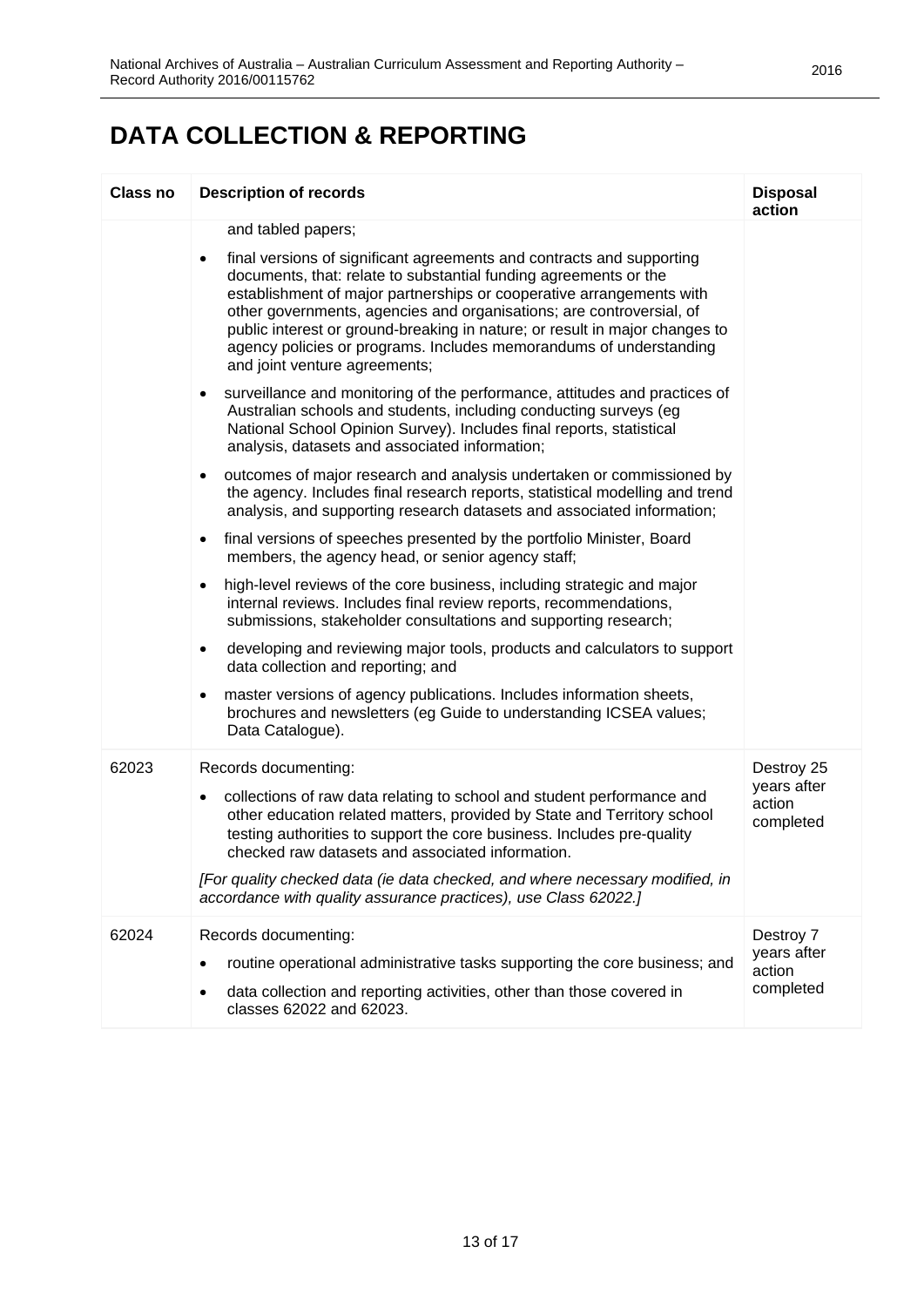<span id="page-13-0"></span>The core business of developing and administering the national program for assessing the performance of Australian schools and school students (currently known as the National Assessment Program), to provide a measure of educational outcomes. Includes assessing literacy and numeracy capabilities through test regimes, such as the National Assessment Program – Literacy and Numeracy (NAPLAN), and conducting sample assessments in specific areas of learning, such as science, civics and citizenship, and information and communication technology literacy (currently known as NAP Sample Assessments). Excludes participation in international sample assessments.

The **core activities** include:

- developing, implementing and reviewing national education assessment policies, procedures, principles, strategies, plans, frameworks, protocols and projects;
- developing, implementing and reviewing national performance measures, standards, national definitions, and assessment methodologies;
- providing and receiving advice and other information;
- developing and conducting national education assessment tests of Australian school students to measure educational outcomes, including national literacy and numeracy tests (ie NAPLAN Test Cycle). Includes creating, administering and marking tests, and collating and analysing findings;
- establishing, managing and participating in internal and external committees, meetings, forums, panels and working groups;
- developing and conducting national sample assessments to test Australian students skills and understanding in specific areas of learning, such as science, civics and citizenship, and information and communication technology literacy (ie NAP Sample Assessments), including creating, administering and marking tests and collating and analysing assessment findings;
- liaising with stakeholders;
- reporting on national education assessment outcomes to inform the community;
- compiling and maintaining registers and summary information to support the core business;
- undertaking research and analysis, including pilot research studies supporting transition to the online delivering of education assessments;
- developing and providing information, resources, support and guidance to stakeholders, including parents, students and teaching professionals, to support the implementation of assessment programs; and
- communicating and promoting national education assessment programs, including through delivering information sessions.

The performance of the core business is supported by **general activities** such as:

- negotiating, establishing and implementing agreements and contracts;
- planning, reviewing and reporting;
- project management;
- developing, implementing and reviewing processes, systems and procedures;
- planning, conducting and facilitating audits;
- preparing and presenting speeches;
- arranging and attending conferences, seminars, discussion forums and workshops;
- delegating powers and authorising actions; and
- identifying, assessing and managing risks.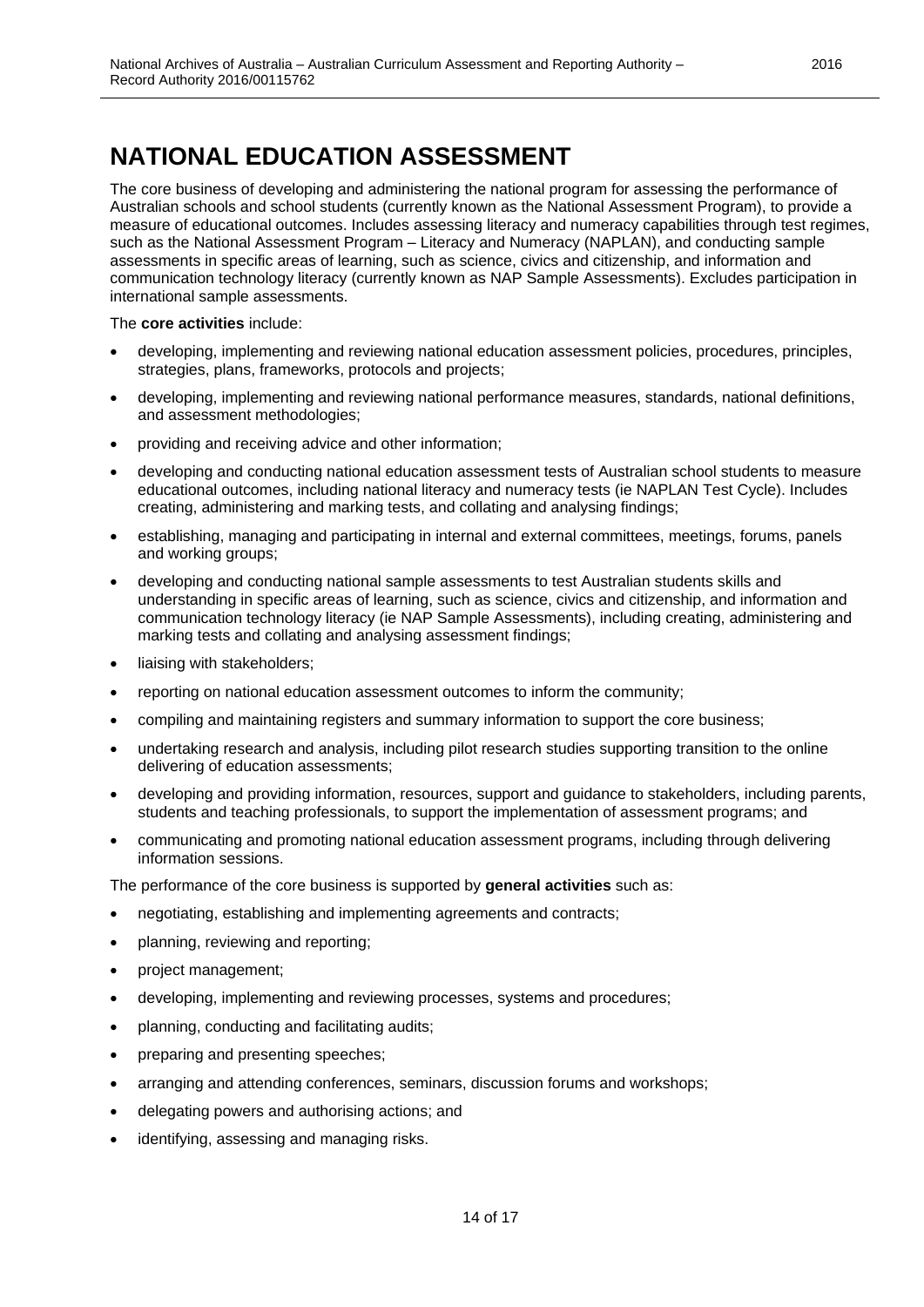#### *Cross references to other areas of this records authority*

*For establishing and amending curriculum content, use CURRICULUM DEVELOPMENT.*

*For collating and reporting on outcomes of Australian school and school student performance assessments, use DATA COLLECTION & REPORTING.* 

*Cross references to AFDA Express records authority*

*For advice, briefs and submissions to the portfolio Minister, cabinet submissions and the organisation's participation in formal inquiries, use GOVERNMENT RELATIONS.*

*For development of new legislation and amendments to existing legislation, use GOVERNMENT RELATIONS and/or STRATEGIC MANAGEMENT.*

*For media releases, use COMMUNITY RELATIONS and/or GOVERNMENT RELATIONS.*

*For managing legal services, including providing legal advice, litigation activities and the establishment and general management of intellectual property, use LEGAL SERVICES.* 

*For developing and acquiring, testing, implementing, managing and maintaining applications, systems and databases to support business activities, use TECHNOLOGY & TELECOMMUNICATIONS.*

#### *Cross references to other records authorities*

*For the establishment and management of the agency's governing body (ie the ACARA Board), use GOVERNING BODIES.*

*For developing and executing contracts under seal or deeds, use CONTRACTS UNDER SEAL/DEEDS.*

| Class no | <b>Description of records</b>                                                                                                                                                                                                                                                                                                                                                                                                                                                                                                                                                                                                                                                                          | <b>Disposal</b><br>action         |
|----------|--------------------------------------------------------------------------------------------------------------------------------------------------------------------------------------------------------------------------------------------------------------------------------------------------------------------------------------------------------------------------------------------------------------------------------------------------------------------------------------------------------------------------------------------------------------------------------------------------------------------------------------------------------------------------------------------------------|-----------------------------------|
| 62026    | The following significant records documenting:<br>developing and reviewing national and high-level assessment policies,<br>plans, strategies, frameworks, standards, principles, methodologies and<br>protocols (eg National Sample Assessment Protocols; Measurement<br>Framework for Schooling in Australia), including input into standards<br>development for other jurisdictions. Includes national performance<br>measures, performance standards, assessment methodologies,<br>assessment frameworks, proficiency and assessment scales and national<br>definitions. Includes final versions, policy statements, major drafts,<br>approvals, stakeholder consultations and supporting research; | Retain as<br>national<br>archives |
|          | developing national and high-level education assessment projects to<br>support the core business (eg NAPLAN online assessment project).<br>Includes proposal, business case, implementation plan, risk assessment,<br>issues register, reports, stakeholder consultation and project outcomes.                                                                                                                                                                                                                                                                                                                                                                                                         |                                   |
|          | providing and receiving high-level advice. Includes final versions of advice<br>position papers, briefs, opinions, reports, submissions and briefings;                                                                                                                                                                                                                                                                                                                                                                                                                                                                                                                                                 |                                   |
|          | developing and implementing national education assessments of<br>Australian schools and school students, including national literacy and<br>numeracy tests to measure educational outcomes (ie NAPLAN test cycle<br>case files). Includes final reports, final versions of tests, trial test papers;<br>marking guides or rubric, test specifications, assessment scales, final<br>student report shells and sign off documentation, jurisdiction analysis and<br>reviews, correspondence, results datasets and associated information,<br>summary reports and principal and investigator handbooks;                                                                                                   |                                   |
|          | data analysis and psychometric information relating to national education                                                                                                                                                                                                                                                                                                                                                                                                                                                                                                                                                                                                                              |                                   |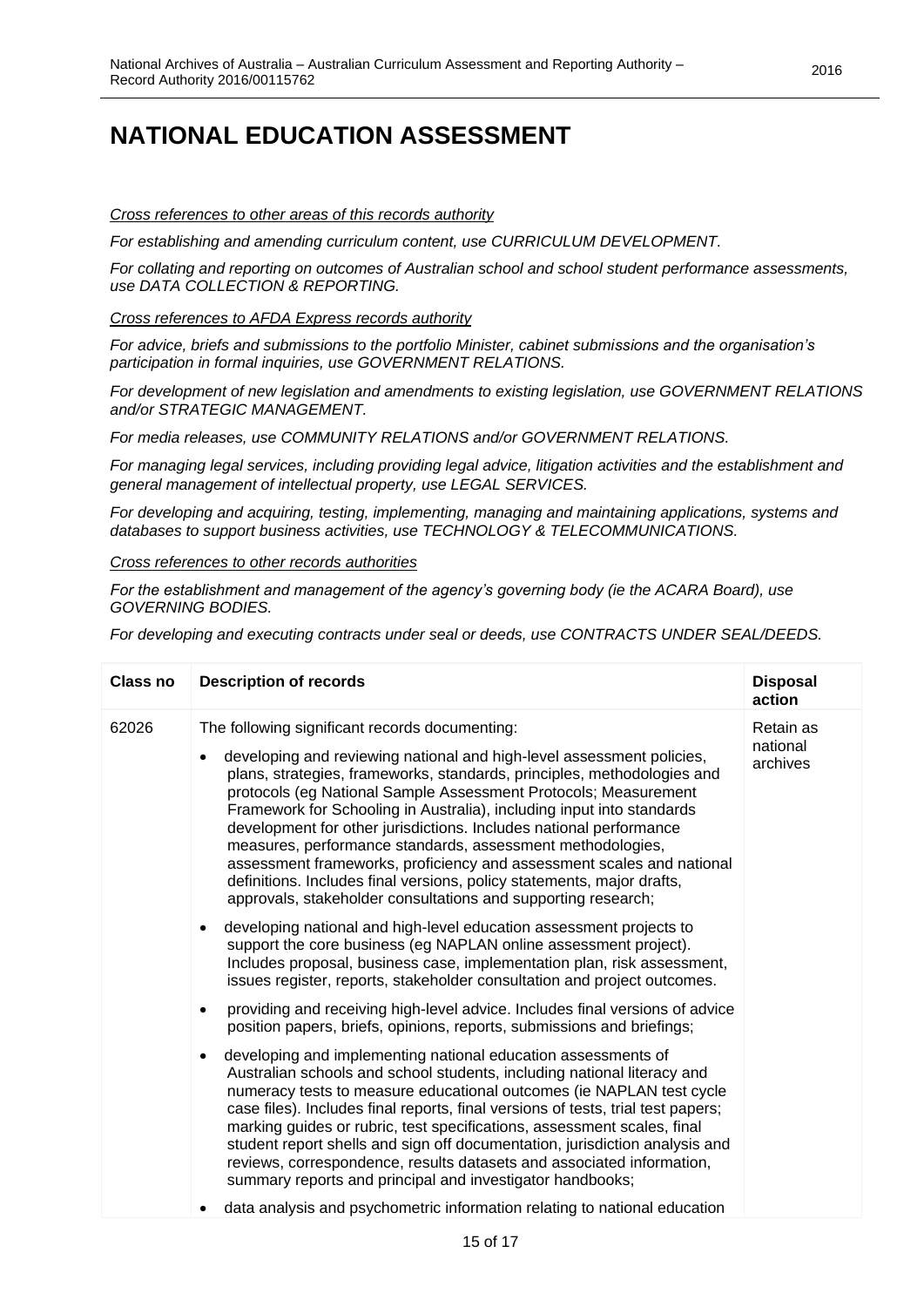| <b>Class no</b> | <b>Description of records</b>                                                                                                                                                                                                                                                                                                                                                                                                                                                                                                                                                                                          | <b>Disposal</b><br>action |
|-----------------|------------------------------------------------------------------------------------------------------------------------------------------------------------------------------------------------------------------------------------------------------------------------------------------------------------------------------------------------------------------------------------------------------------------------------------------------------------------------------------------------------------------------------------------------------------------------------------------------------------------------|---------------------------|
|                 | assessment results, including: central analysis of data; sampling, scaling<br>and equating; and, inspecting, cleaning, transforming and modelling of<br>data. Includes NAPLAN summary report and technical report;                                                                                                                                                                                                                                                                                                                                                                                                     |                           |
|                 | summary records supporting the core business, such as those<br>$\bullet$<br>consolidating assessment results (eg NAPLAN results datasets; Register<br>of Test Incidents). Includes registers or datasets and associated<br>information;                                                                                                                                                                                                                                                                                                                                                                                |                           |
|                 | development of national and high-level reports, including major statistical<br>$\bullet$<br>reports (eg NAPLAN Test Incidents Report, NAPLAN National Reports).<br>Includes final versions, major drafts, stakeholder consultation, supporting<br>research and analysis, approvals, briefings, data, planning and quality<br>assurance;                                                                                                                                                                                                                                                                                |                           |
|                 | national sample assessments in specific areas of learning, such as<br>$\bullet$<br>science, civics and citizenship, and information and communication<br>technology literacy (ie NAP Sample Assessment case files). Includes<br>developing and delivering sample tests. Includes final versions of public<br>reports and technical reports, final versions of tests, marking guides,<br>proficiency scales, assessment framework, calibration samples, briefings,<br>equating and sampling documents, datasets and associated information,<br>data analysis, school summary reports, reviews, and supporting research; |                           |
|                 | high-level internal and external, including inter-governmental or inter-<br>٠<br>agency, committees, working groups and other bodies where the agency<br>provides the secretariat, is the Australian Government's main<br>representative, or plays a prominent or central role (eg National Testing<br>Working Group; National Assessment, Data, Analysis and Reporting<br>Reference Group). Includes establishment documentation, agenda, final<br>version of minutes, reports and tabled papers;                                                                                                                     |                           |
|                 | high-level reviews of the core business, including national and sector-<br>$\bullet$<br>wide reviews and major internal reviews. Includes final review reports,<br>recommendations, major drafts, submissions and supporting research;                                                                                                                                                                                                                                                                                                                                                                                 |                           |
|                 | final versions of significant agreements and contracts and supporting<br>$\bullet$<br>documents, that: relate to substantial funding agreements or the<br>establishment of major partnerships or cooperative arrangements with<br>other governments, agencies and organisations; are controversial, of<br>public interest or ground-breaking in nature; or result in major changes to<br>agency policies or programs. Includes memorandums of Understanding<br>and joint venture agreements;                                                                                                                           |                           |
|                 | outcomes of major research and analysis undertaken or commissioned by<br>٠<br>the agency (eg online assessment research). Includes final research<br>papers and reports, research findings, modelling and forecasting,<br>statistical and trend analysis and supporting research datasets and<br>associated information;                                                                                                                                                                                                                                                                                               |                           |
|                 | master versions of agency publications. Includes information sheets,<br>$\bullet$<br>brochures and newsletters (eg NAPLAN fact sheets for parents;<br>Guidelines for managing test incidents in schools);                                                                                                                                                                                                                                                                                                                                                                                                              |                           |
|                 | final versions of speeches presented by the portfolio Minister, Board<br>$\bullet$<br>members, the agency head, or senior agency staff;                                                                                                                                                                                                                                                                                                                                                                                                                                                                                |                           |
|                 | developing major marketing and educational campaigns that support the<br>$\bullet$<br>national education assessment program. Includes final versions of                                                                                                                                                                                                                                                                                                                                                                                                                                                                |                           |